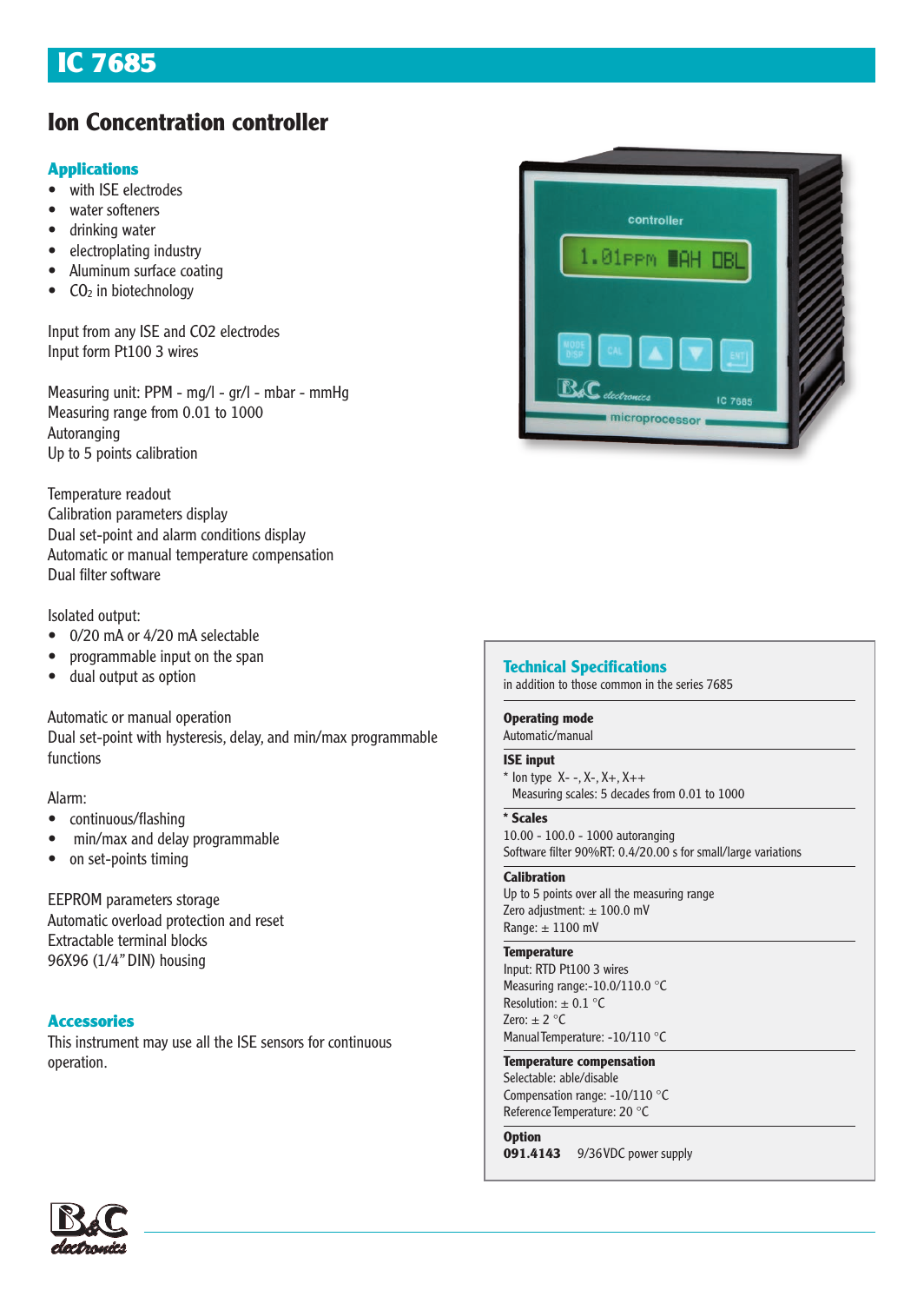## **General information**

The **7685 Series** includes all of the most complete and most performing analyzers of B&C Electronics. They include all of the following measures:

- **pH ORP**
- **Conductivity Resistivity**
- **Free residual chlorine, combined and total**
- **Residual chlorine dioxide**
- **Residual dissolved ozone**
- **Dissolved oxygen**
- **Turbidity and Suspended Solids**
- **Residual dissolved Sulfide/Sulfite**
- **ISE**

All controllers are manufactured in robust aluminum enclosures DIN 43700, with front panels in polycarbonate. Their reliability and precision, along with their functionality, make them easy to use in all applications. Finally, 7685 Series guarantees one of the best performance-price ratio in the marketplace.

## **Common features**

Selectable input Input from RTD Pt100 3 wires Temperature readout Dual filter software Operating mode: automatic and manual Calibration parameters display Set-point and alarm conditions display Automatic or manual temperature compensation 0/20 mA or 4/20 mA programmable isolated output Dual set-point with hysteresis, delay and min/max programmable functions Min/max and set-points timing alarm relay Software: 3 access levels, user friendly, keyboard lock,watch-dog EEPROM parameters storage Automatic overload protection and reset Extractable terminal blocks 96X96 (1/4" DIN) housing

## Fieldbus Communication

The system is based on a digital communication through an open Modbus protocol, which interacts with the following Fieldbus: Profibus DP, Profinet, Modbus-TCP, DeviceNet, CANopen, EtherNet /IP/Modbus-TCP

Customers can view the main data and functions, such us:

- Primary and secondary measuring values
- Error messages
- Set-points relay, alarm relay and autoclean relay status

The "Virtual Instrument" is an innovative solution through which Customers can perform, from a remote station, all specific operations.

Custom versions with bidirectional communication of data are available for O.E.M. and system integrators.

#### **Technical Specifications**

common to all instruments of the 7685 Series

**Temperature**

Input: RTD Pt100 2/3 wires

#### **Set point A and B:**

Operation: ON/OFF Hysteresis: adjustable Delay: 0.0/99.9 s \* Function: Max/Min Relay contacts: SPDT 220V 5 A (resistive load)

#### **Alarm:**

Low/High: adjustable Delay: 0.0/99.9 s \* Relay status: activated/deactivated \* Alarm on max. operating time of set-point A/B: ON/OFF \* Max operating time of set-point A/B: 0/60 minutes \* Relay contacts: SPDT 220 V 5 A (resistive load)

#### **Analog output N° 1**

\* Input corresponding to the analog output (option 091.371x): selectable \* Output range: 0-20/4-20 mA (it can be made to represent any segment of the measuring scale Response time: 2.5 s for 98% Isolation: 250 Vac Load: 600 ohm max

### **Analog outpunt N° 2 (option 091.371x)**

\* Input corresponding to the analog output: selectable \* Output range: 0-20/4-20 mA (it can be made to represent any segment of the measuring scale Response time: 2.5 s for 98% Isolation: 250 Vac Load: 600 ohm max

#### **Configuration (\*)**

The above parameters indicated by asterisks "\*", may be selected in the Configuration menu

#### **General Specification**

Alphanumeric display: 1 line x 16 characters Operating temperature: 0/50 °C Humidity: 95% without condensation Power supply:  $110/220$  Vac  $\pm 10\%$  50/60 Hz Isolation: 4 kV between primary and secondary (IEC 348) Power: 5 VA max. Terminal block: extractable Weight: 850 g Dimensions: 96 x 96 x 155 mm

#### **Options**

| 091.701  | RS 232 isolated output                              |
|----------|-----------------------------------------------------|
|          | The output sends the data to the serial port of the |
|          | computer.                                           |
| 091.404  | 24 Vac power supply                                 |
| 091.414X | 9/36 VDC power supply                               |
|          |                                                     |

The technical specifications could be changed without notice



Sta. Virgilia, 29 - 28033 Madrid - Tfno.: 91 764 21 00 Desde 1986 suministrando sensores e instrumentación. http://www.guemisa.com - ventas@guemisa.com

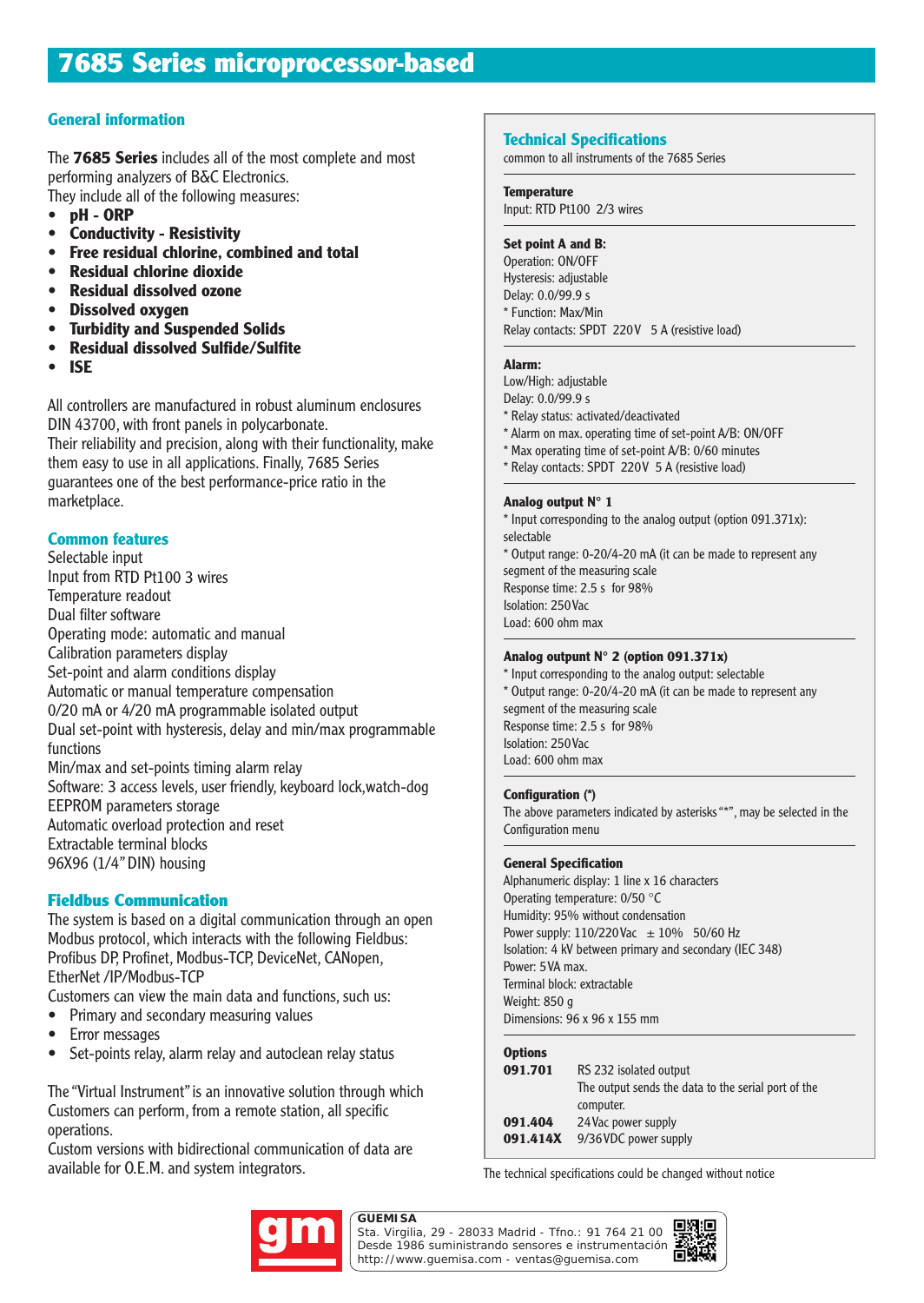# **Ion Selective Electrodes**

B&C Electronics offers a wide range of Ion Selective Electrodes including:

- 1. Polymer Membrane Electrodes
- 2. Solid State Electrodes
- 3. Gas Sensing Electrodes
- 4. Glass Membrane Electrodes

Ion Selective Electrodes are available as half-cells (mono) or as glass or epoxy combination electrodes. Measurements with half-cell electrodes require the use of an additional reference electrode.

Ask our sales department in order to select the suitable ISE for continuous operation with our IC 7685 - IC 7685.010 Ion Concentration Controlles.



| <b>Electrode</b>                          | P/N                | <b>Director Measurement</b><br><b>Range</b> |                              | <b>Slope</b><br>mV/Decade | pH          | <b>Temperature</b><br>Range °C |                   | <b>Response</b><br>time | <b>Imterferences</b>                         |
|-------------------------------------------|--------------------|---------------------------------------------|------------------------------|---------------------------|-------------|--------------------------------|-------------------|-------------------------|----------------------------------------------|
|                                           |                    | <b>Molar</b>                                | <b>PPM</b>                   | at $(25 °C)$              | Range       | continuous                     | not<br>continuous | sec.                    | $(95\% , in 1x10^{-2} M)$                    |
| Ammonia (NH3)                             | NH31501            | $1.0 - 5x10 - 7$                            | 17,000-0.01                  | $56 + 3$                  | >11         | $0 - 50$                       |                   | 30                      | <b>Volatile amines</b>                       |
| Ammonium (NH4+)                           | NH41501/NH41502    | $1.0 - 5x10-6$                              | 18,000-0.1                   | $56 \pm 2$                | $4 - 10$    | $0 - 50$                       |                   | 30                      | $K +$                                        |
| Bromide (Br -)                            | BR01501/BR01502    | $1.0 - 5X10-6$                              | 79.900-0.40                  | $57 + 2$                  | $2 - 14$    | $0 - 80$                       | $0 - 100$         | 20                      | I-, CN-, S2-, elevate conc. di CI-, NH3      |
| Cadmium $(Cd2+)$                          | CD21501/CD21502    | $1x10-1 - 1x10-7$                           | 11,200-0.01                  | $27 + 2$                  | $2 - 12$    | $0 - 80$                       | $0 - 100$         | 20                      | Aq+, Hq2+, Cu2+, elevate conc. di Pb2+, Fe2+ |
| Calcium $(Ca2+)$                          | CAL1501/CAL1502    | $1.0 - 5x10-6$                              | 40,000-0.2                   | $27 + 2$                  | $3 - 10$    | $0 - 50$                       |                   | 30                      | $Pb2+$ , Hq2+, Cu2+, Ni2+                    |
| Carbon dioxide (CO2)<br>(Carbonate CO32-) | C021501            | $1x10-2 - 1x10-4$                           | 440-4.4                      | $56 + 3$                  | $4.8 - 5.2$ | $0 - 50$                       | $\overline{a}$    | 30                      | Volatile weak acids                          |
| Chloride (Cl-)                            | CL01501/CL01502    | $1.0 - 5x10-6$                              | 35,500-1.8                   | $56 + 2$                  | $2 - 12$    | $0 - 80$                       |                   | 20                      | S2-, I-, CN-, Br-,                           |
| Copper $(Cu2+)$                           | CU01501/CU01502    | $1x10-1 - 1x10-8$                           | 6.350-6.4x10-4               | $27+2$                    | $0 - 12$    | $0 - 80$                       | $0 - 100$         | 20                      | Aq+, Hq2+, elevate conc. di Cl -, Br -, Fe2+ |
| Cyanide (CN-)                             | CN01501/CN01502    | 1X10-2 - 5X10-6                             | 260-0.13                     | $57 + 2$                  | $11 - 13$   | $0 - 80$                       | $0 - 100$         | 20                      | $S2-$ , I-, Br -, CI-                        |
| Fluoride (F-)                             | F001501/F001502    | Saturated - 1x10-6                          | Saturated -0;02              | $57 + 2$                  | $5 - 8$     | $0 - 80$                       | $0 - 100$         | 20                      | OH-                                          |
| Fluoroborate (BF4-)                       | BF45101<br>BF41502 | $1.0 - 7x10-6$                              | 10,800-0,1<br>(as B)         | $57 + 2$<br>$56 + 2$      | $2.5 - 11$  | $0 - 50$                       |                   | 30                      | CI 04-, I, CN-                               |
| lodide (I-)                               | 1001501/1001502    | $1.0 - 5x10-8$                              | 127,000-6x10-3               | $57+2$                    | $0 - 14$    | $0 - 80$                       | $0 - 100$         | 20                      | S2-, CN-, NH3, S2032-, Cl-, Br -             |
| Lead $(Pb2+)$                             | PB21501/PB21502    | $1x10-1 - 1x10-6$                           | 20,700-0.2                   | $25 + 2$                  | $3 - 8$     | $0 - 80$                       | $0 - 100$         | 20                      | Aq+, Hq2+, elevate conc. di Cd2+ e di Fe2+   |
| Lithium $(Li+)$                           | LIT1501/LIT1502    | $1.0 - 1x10 - 5$                            | $6,900 - 0.7$                | $56 + 2$                  | $5 - 10$    | $0 - 50$                       | $\overline{a}$    | 30                      | $Na+, K+, Ca2+$                              |
| Nitrate (NO3-)                            | N031501/N031502    | $1.0 - 7x10-6$                              | 62.000-0.5                   | $57 + 2$                  | $2.5 - 11$  | $0 - 50$                       | $\overline{a}$    | 30                      | CI 04-. I. CN-. BF4-                         |
| Nitrogen Oxide (NOx)                      | NOX1501            | $5x10-3 - 5x10-6$                           | $220 - 0.2$                  | $56 + 3$                  | $1.1 - 1.7$ | $0 - 50$                       | $\overline{a}$    | 30                      | SO2 - HF, CH3 COOH                           |
| Perchlorate (Cl O4-)                      | PER1501/PER1502    | $1.0 - 7x10-6$                              | 98.000-0,7                   | $56 + 2$                  | $2.5 - 11$  | $0 - 50$                       |                   | 30                      | No significant interference                  |
| Potassium (K+)                            | K001501/K001502    | $1.0 - 1x10 - 6$                            | 39,000-0.04                  | $56 + 2$                  | $2 - 12$    | $0 - 40$                       | $0 - 50$          | 30                      | $Cs+$ , NH4+                                 |
| Silver/Sulfide (Ag+/S2-)                  | AGS1501<br>AGS1502 | $Aq+=1.0 - 1x10-7$<br>$S2 = 1.0 - 1x10 - 7$ | 107.900-0.01<br>32,100-0.003 | $57 + 2$<br>27            | $2 - 12$    | $0 - 80$                       | $0 - 100$         | 20                      | $Hg2+, Hg+$                                  |
| Sodium (Na+)                              | NA71501/NA71502    | $1.0 - 1x10 - 5$                            | 23,000-0.2                   | $56 + 2$                  | $5 - 12$    | $0 - 80$                       |                   | 20                      | $K+$ , Li+, H+, Aq +, Cs+                    |
| Surfactant $(X+, X-)$                     | SUR1501/SUR1502    | 5x10-2, 1x10-5                              | 12,000-1.0                   | for titration             | $2 - 12$    | $0 - 50$                       | $\overline{a}$    | 30                      | Similar types of Surfactants                 |
| <b>Water Hardness</b><br>$(Ca2 + /Mq2+)$  | WHA1501/WHA1502    | $1.0 - 1x10 - 5$                            | $4.000 - 0.4$<br>(as Ca)     | $26 + 3$                  | $5 - 10$    | $0 - 50$                       |                   | 20                      | $Cu2+, Zn2+, Ni2+, Fe2+$                     |

Models 1501 are mono, 1502 are combined glass body, 1503 are combined epoxy body. We can also provide sealed sensors with S8 connector.